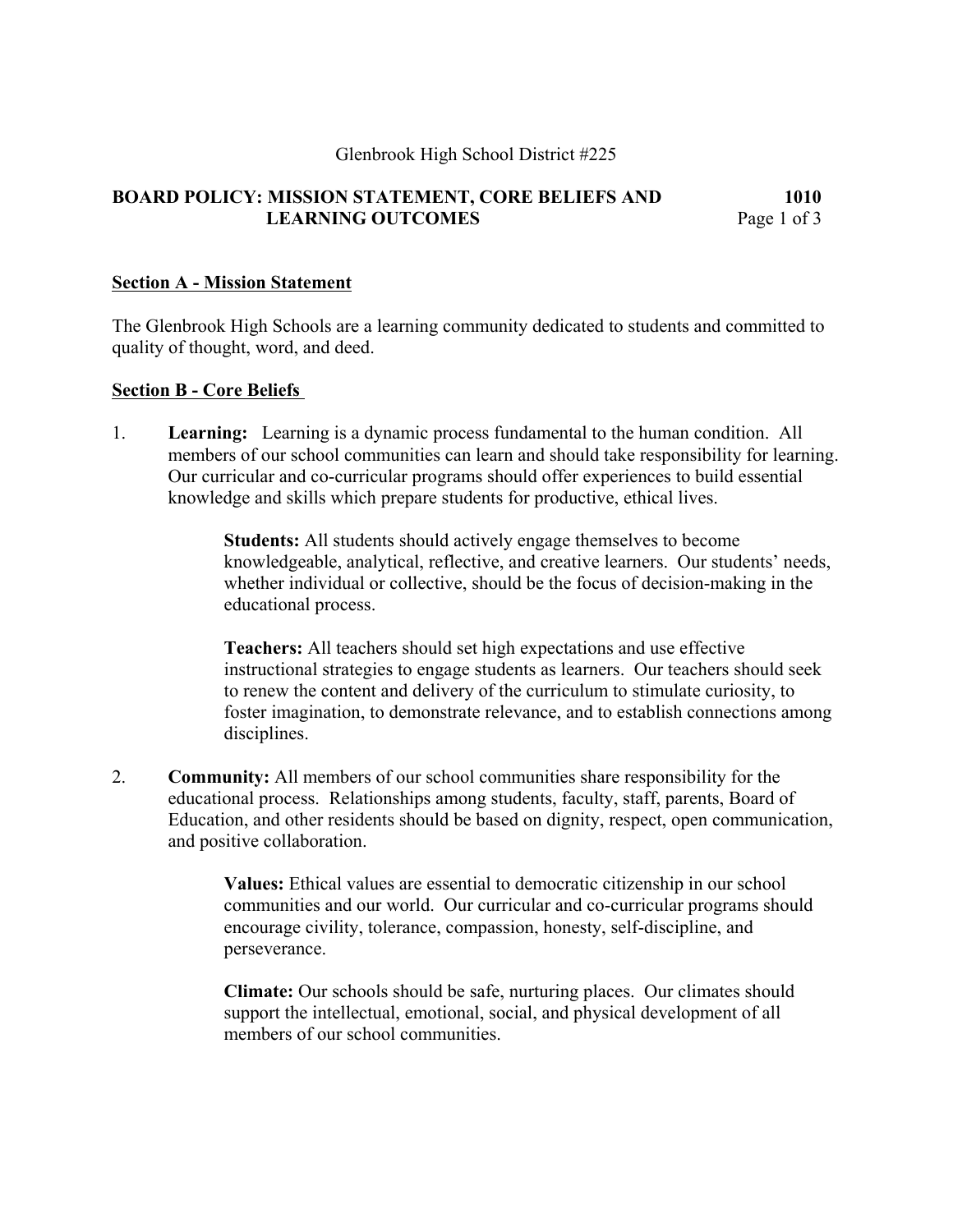# **BOARD POLICY: MISSION STATEMENT, CORE BELIEFS AND 1010** LEARNING OUTCOMES Page 2 of 3

3. **Quality:** Quality is the fulfillment of expectations, our expected degree of excellence. Clear and attainable definitions of quality should guide the individual work of all members of our school communities. An assessment process should exist whose results shape our educational programs and evaluate our collective work against recognized local, state, national, and international standards.

# **Section C - Learning Outcomes**

Through our curricular and co-curricular programs, the Glenbrook student will:

## 1. **Knowledge Base:**

Acquire and apply a body of essential knowledge and skills within disciplines

# 2. **Thinking Skills:**

Build on prior learning to expand knowledge, skills, and understanding

Connect knowledge and experiences across disciplines

Demonstrate problem-solving abilities

Take appropriate risks to generate new ideas in a variety of applications

## 3. **Information Literacy:**

Locate, select, evaluate, and synthesize print-based and technology-based sources of information to create and communicate knowledge

## 4. **Communication Skills:**

Communicate with clarity, purpose, and understanding of audience through reading and writing, listening and speaking, and viewing and visually representing